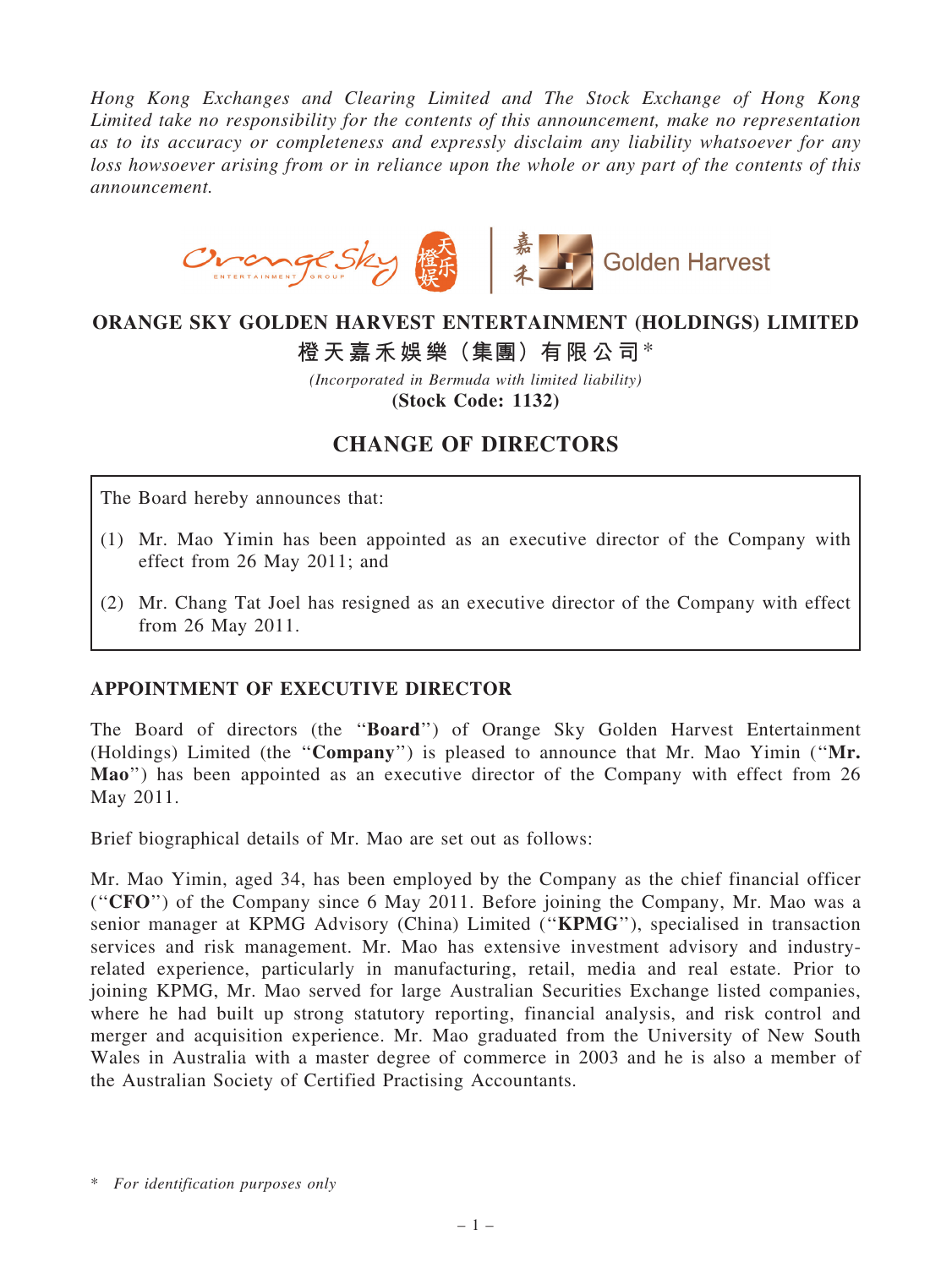As the CFO of the Company, Mr. Mao has entered into a service agreement (''Service Agreement'') with the Company with effect from 6 May 2011, under which Mr. Mao is entitled to receive an annual salary of RMB1,476,400 together with monthly housing allowance of RMB20,000 and discretionary bonus and share options. The discretionary bonus will be determined at the Company's discretion by reference to his individual performance, the Company's performance and the Company's remuneration policy and subject to the approval by the Board. The Company may also grant share options from time to time to Mr. Mao as an incentive for his services during the term, provided that the maximum total number of share options granted to Mr. Mao during the term shall not be more than 1% of the entire issued share capital of the Company. The number of share options granted to Mr. Mao shall be subject to the approval by the Board. The emolument of Mr. Mao is determined by reference to industry norm and market conditions and with reference to his duties and responsibilities with the Company.

Pursuant to the Service Agreement, Mr. Mao's appointment as an executive director of the Company will be for a term of 3 years with effect from 26 May 2011. He will be subject to retirement by rotation and re-election at least once every three years at the annual general meetings of the Company in accordance with the provisions of the bye-laws of the Company. However, Mr. Mao will not receive any remuneration in his capacity as an executive director of the Company under the Service Agreement.

Save as disclosed herein, as at the date of this announcement, (a) Mr. Mao has not held any directorship in other listed public companies in the last three years and does not hold any other positions with the Company or other members of the Group; (b) Mr. Mao does not have any relationship with any directors, senior management or substantial or controlling shareholders of the Company; and (c) there are no other matters concerning Mr. Mao that need to be brought to the attention of the shareholders of the Company nor any information to be disclosed pursuant to the requirements of Rule  $13.51(2)(h)$ –(v) of the Rules Governing the Listing of Securities on The Stock Exchange of Hong Kong Limited. As at the date of this announcement, save as disclosed herein, Mr. Mao does not have any option or interests in the ordinary shares of the Company within the meaning of Part XV of the Securities and Futures Ordinance.

#### RESIGNATION OF DIRECTOR

The Board of the Company announces that Mr. Chang Tat Joel (''Mr. Chang'') has resigned as an executive director of the Company with effect from 26 May 2011 due to pursuit of his own business.

Mr. Chang has confirmed that he does not have any disagreement with the Board and that there are no other matters relating to his resignation that need to be brought to the attention of the shareholders of the Company.